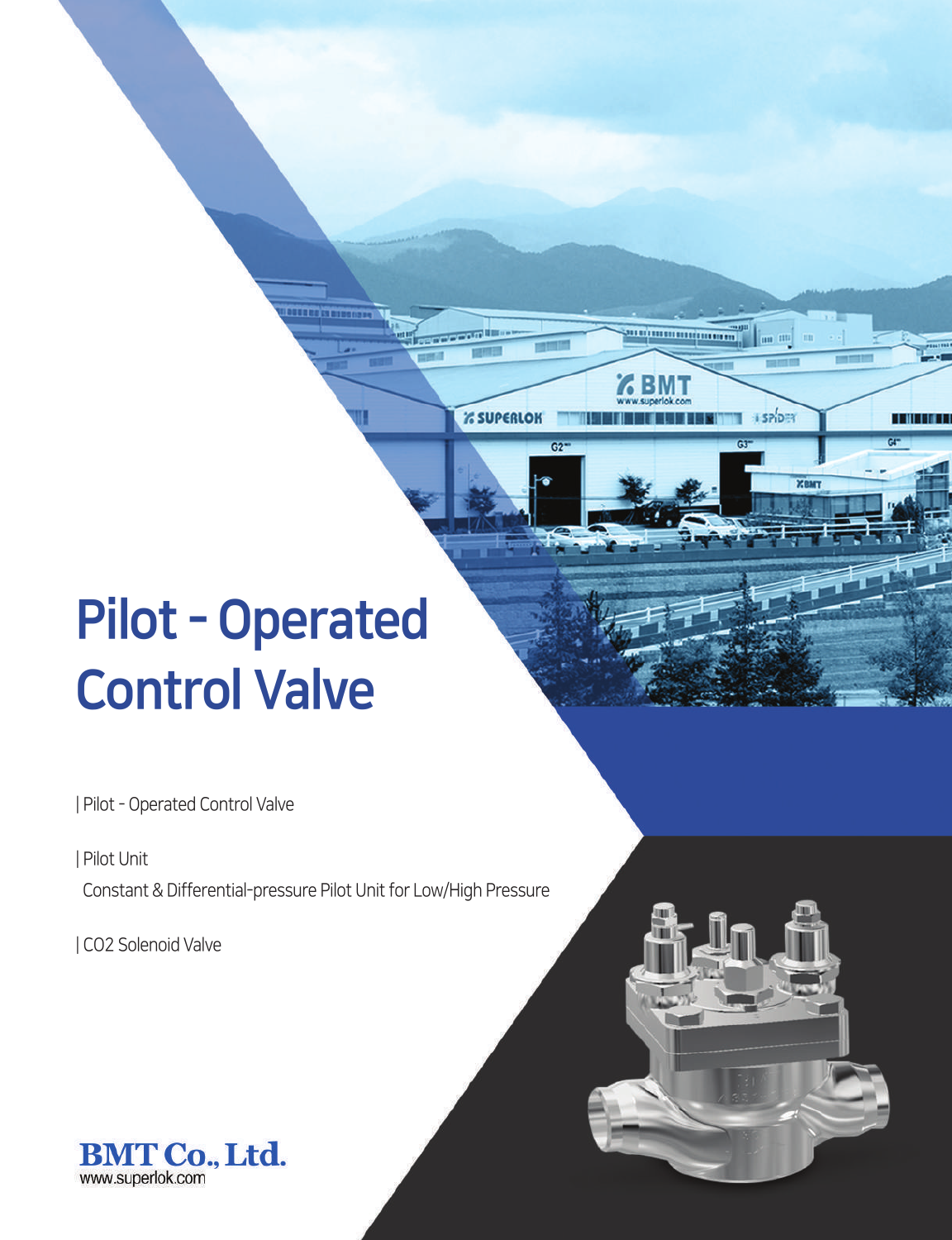## Pilot - Operated Control Valve

## Features

- RCV pilot-operated Control valves belong to the ICV(Industrial Control Valve) family.
- The valve comprises three main components: valve body, function module and top cover.
- RCV pilot-operated Control valves are pilot operated valves for regulating pressure, temperature and ON/OFF function in refrigeration systems. RCV valves are designed for low and high-pressure refrigerants.
- RCV valves can be used on the high and low pressure sides, in wet and dry suction lines and in liquid lines without phase change (i.e. where no expansion takes place in the valve).
- The function of RCV valves is dependent on the pilot pressure applied from either a pilot valve or external pilot pressure source.
- RCV 1 pilot has one pilot pressure connection and RCV 3 pilot has three pilot pressure connections.



## Technical Data

- Refrigerants: Applicable to HCFC, HFC, R717(Ammonia) and R744(C02)
- Temperature Range: -60/+120°C(-76/+248°F)
- Pressure Range:
- Max. Working Pressure: 52 bar (754 psi)
- Opening Differential Pressure: Fully Open: Min. 0.2 bar (min. 3 psi)

## **Design**

RCV valves are designed as pilot operated valves requiring minimal pressure differential to open. If the pressure difference is 0 bar / 0 psi, the RCV valve will be closed. If the pressure difference is 0.2 bar/ 3 psi or more, the RCV valve will be fully open. At pressure differences between 0.07 bar / 1 psi and 0.2 bar / 3 psi, the opening degree will be correspondingly proportional.

The RCV is available for use with either one or three pilot valves.

Two of the three pilot pressure connections(S1 and S2) are connected in series whilst the third(p) is connected in parallel to S1 and S2. This allows different combinations of pilot valves to be used, thus providing numerous variations in control functions.

Connections:

There is a very wide range of connection types available with RCV valves:

- D: Butt weld, DIN(2448)
- A: Butt weld, ANSI(B36.10)
- J: Butt weld, JIS(B S 602)
- S: Socket weld, ANSI(B 16.11)
- B: Solder connection, DIN(2856)
- C: Solder connection, ANSI(B 16.22)
- F: Female pipe thread, (ANSI/ASME B 1.20.1)

| <i>27777777</i><br>$\overline{ }$<br>o<br>O<br>----------- | $\overline{\phantom{0}}$<br>$\overline{0}$<br>_________ | $\overline{ }$<br>////////<br>$\Box$<br>________<br>Ö | ---------        | $\supseteq$<br>----------<br>__ | ≏<br>_____<br>--- | ------------       |
|------------------------------------------------------------|---------------------------------------------------------|-------------------------------------------------------|------------------|---------------------------------|-------------------|--------------------|
| Butt weld DIN                                              | <b>Butt weld ANSI</b>                                   | Butt weld JIS                                         | Socket weld ANSI | Solder DIN                      | Solder ANSI       | Female pipe Thread |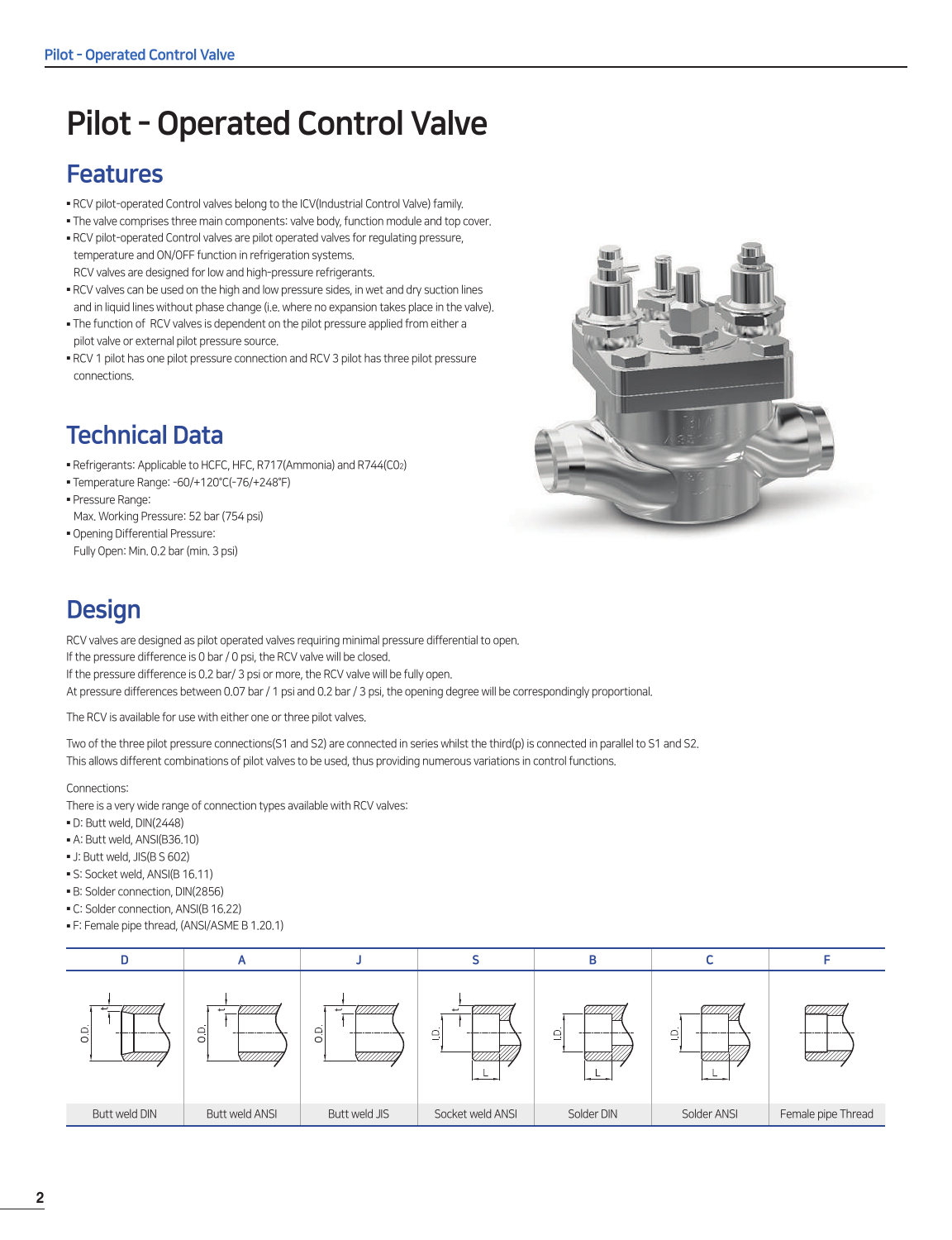## Function



RCV 1 Pilot

| NO.            | <b>Description</b> | <b>Material</b>          | Q'TY           |
|----------------|--------------------|--------------------------|----------------|
|                | Body               | A351-CF3                 |                |
| $\overline{2}$ | Top cover          | A351-CF3                 |                |
| $3 - 1$        | Cylinder           | A276-316                 |                |
| $3 - 2$        | Piston shaft       | A276-316                 |                |
| $3 - 3$        | Spring             | <b>SUS304</b>            |                |
| $3 - 4$        | Piston plate       | A276-316                 |                |
| $3-5$          | Teflon plate       | <b>PTFE</b>              |                |
| $3 - 6$        | Cone               | A276-316                 |                |
| 4              | Piston ring        | <b>PTFE</b>              | $\overline{ }$ |
| 5              | $O$ -ring          | Chloroprene              | $\overline{2}$ |
| 6              | Manual ASS'Y       | $\overline{\phantom{a}}$ |                |

The RCV main valve is a pilot operated valve. The types of pilot valves used determine the function.

The RCV main valve with pilot valve(s) controls refrigerant flow by modulation or on / off in accordance with the pilot valve and main valve status. The manual spindle can be used to open the valve plate.

The opening degree of the main valve is determined by the pressure difference (differential pressure) between pressure p2, which acts on top of the piston shaft (3-2), and pressure p3, which acts on the underside of the servo piston.

If this pressure difference is 0, the main valve will be fully closed.

If the pressure difference is 0.2 bar / 3 psi or greater, the main valve will be fully open.

At pressure differences (p2 - p3) between 0.07 bar / 1 psi and 0.2 bar / 3 psi, the degree of opening will be correspondingly proportional.

The port of the throttle cone (3-6) is V-shaped, which provide good regulation characteristic to pilot operated main valves even at low loads. P3 pressure is equal to the valve outlet pressure (P4), due to a clearance between the piston shaft (3-2) and the function module. The opening degree of the RCV valve is therefore controlled by the application of P2 pressure acting on top of the piston, which is equal to or greater than valve outlet pressure (P4).

 $p2 = p4 \sim$  closed  $p2 = p4 + 0.2$  bar / 3 psi ~ fully open p4 ≤ p2 ≤ p4 + 0.2 bar / 3 psi ~ proportional degree of opening.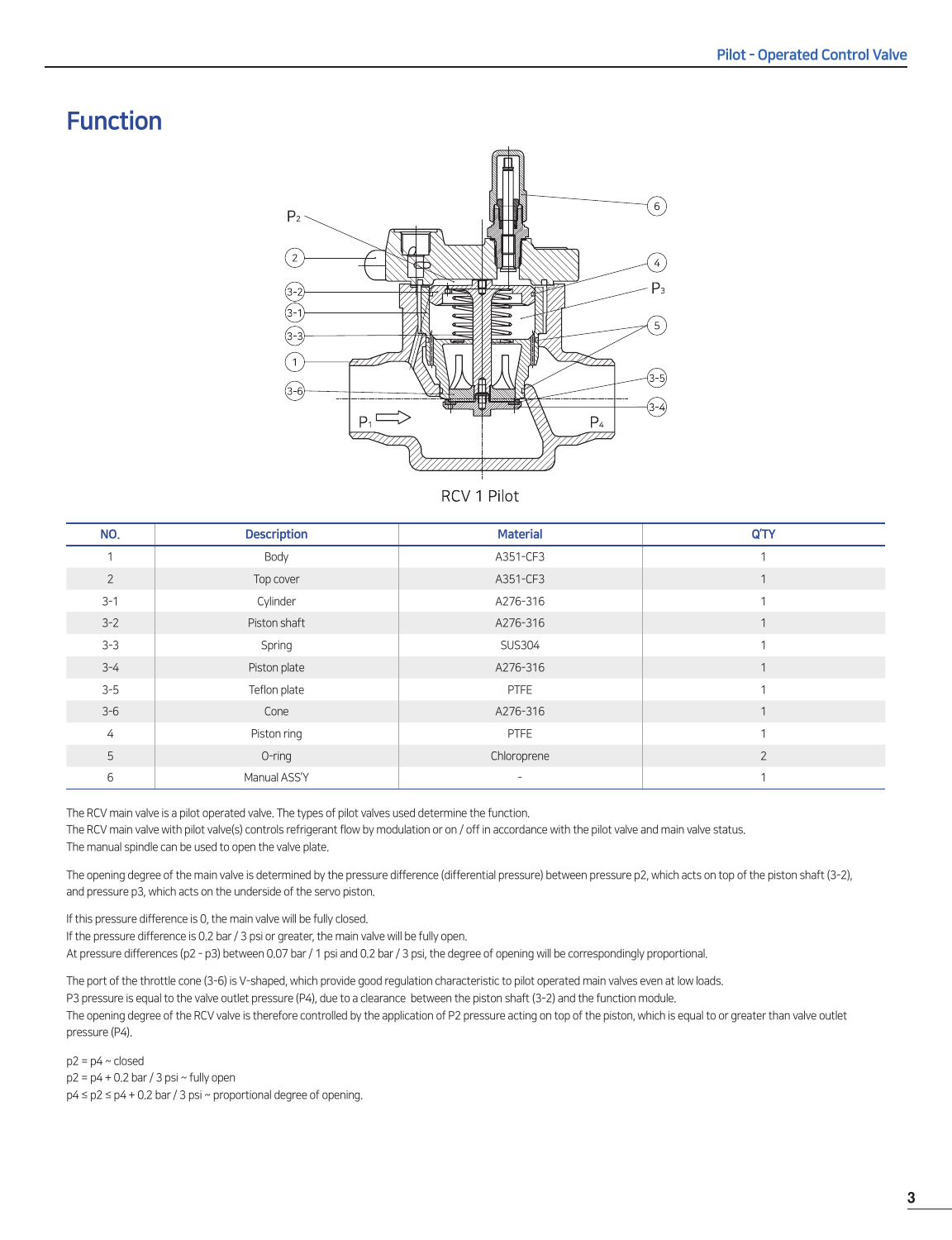## Configuration examples (continued)

| <b>Configuration examples - 1 Pilot</b><br>RCV1<br><b>CPU</b><br><b>Description</b><br><b>DPU</b><br><b>EVM</b><br>EXT.<br><b>RPU</b><br><b>EPU</b><br><b>Type</b><br>Constant pressure regulation.<br>-0.66 to 7 bar g (19.5 in Hg to 102 psi g) $\rightarrow$ CPU<br>Type-1<br>Differential pressure regulation.<br>0 to 7 bar g (0 to 102 psi g) $\rightarrow$ DPU<br>Type-2 |  |  |  |  |  |  |  |                                                                                                                      |  |  |  |  |  |
|---------------------------------------------------------------------------------------------------------------------------------------------------------------------------------------------------------------------------------------------------------------------------------------------------------------------------------------------------------------------------------|--|--|--|--|--|--|--|----------------------------------------------------------------------------------------------------------------------|--|--|--|--|--|
|                                                                                                                                                                                                                                                                                                                                                                                 |  |  |  |  |  |  |  |                                                                                                                      |  |  |  |  |  |
|                                                                                                                                                                                                                                                                                                                                                                                 |  |  |  |  |  |  |  | -0.66 to 28 bar q (19.5 in. Hg to 406 psi q) → CPU-HP                                                                |  |  |  |  |  |
|                                                                                                                                                                                                                                                                                                                                                                                 |  |  |  |  |  |  |  | 0 to 22 bar q (0 to 319 psi q) $\rightarrow$ DPU-HP                                                                  |  |  |  |  |  |
| Type-3                                                                                                                                                                                                                                                                                                                                                                          |  |  |  |  |  |  |  | On / off regulation.<br>solenoid valve $\rightarrow$ (NO / NC TYPE)                                                  |  |  |  |  |  |
| Type-4                                                                                                                                                                                                                                                                                                                                                                          |  |  |  |  |  |  |  | Regulation with external control pressure.                                                                           |  |  |  |  |  |
| Type-5                                                                                                                                                                                                                                                                                                                                                                          |  |  |  |  |  |  |  | Crankcase pressure regulation.<br>(Max suction pressure regulation)<br>$-0.45$ to 7 bar q (13.3 in. Hg to 102 psi g) |  |  |  |  |  |
| Type-6                                                                                                                                                                                                                                                                                                                                                                          |  |  |  |  |  |  |  | Electronically controlled media temperature regulation.<br>$-1$ to 8 bar q (0 in. Hq to 116 psi q)                   |  |  |  |  |  |

## Configuration examples

|             |      |            |               |            |            |      | <b>Configuration examples - 3 Pilot</b> |            |         |                                                                                                                                                     |
|-------------|------|------------|---------------|------------|------------|------|-----------------------------------------|------------|---------|-----------------------------------------------------------------------------------------------------------------------------------------------------|
|             | RCV3 | <b>CPU</b> | <b>CPU-HP</b> | <b>DPU</b> | <b>EVM</b> | EXT. | <b>RPU</b>                              | <b>EPU</b> | $A + B$ | <b>Description</b>                                                                                                                                  |
| <b>Type</b> |      |            |               |            |            |      |                                         |            | A       |                                                                                                                                                     |
| Type-1      |      |            |               |            |            |      |                                         |            |         | Constant pressure regulation combined with electrical<br>shut off and wide open.<br>$-0.66$ to 7 bar q (19.5 in. Hg to 102 psi g)                   |
| Type-2      |      |            |               |            |            |      |                                         |            |         | Constant pressure regulation with change-over<br>between two preset evaporating pressures.<br>-0.66 to 7 bar g (19.5 in. Hg to 102 psi g)           |
| Type-3      |      |            |               |            |            |      |                                         |            |         | External control pressure with electrical shut off<br>combined with constant pressure regulation.<br>-0.66 to 7 bar g (19.5 in. Hg to 102 psi g)    |
| Type-4      |      |            |               |            |            |      |                                         |            |         | Differential pressure regulation.<br>combined with electrical wide open and shut off.<br>0 to 7 bar g (0 to 102 psi g)                              |
| Type-5      |      |            |               |            |            |      |                                         |            |         | Constant pressure regulation combined with electrical<br>shut off and wide open.<br>-0.66 to 28 bar g (19.5 in. Hg to 406 psi g)                    |
| Type-6      |      |            |               |            |            |      |                                         |            |         | Constant pressure regulation with change-over<br>between two preset evaporating pressures.<br>-0.66 to 28 bar g (19.5 in. Hg to 406 psi g)          |
| Type-7      |      |            |               |            |            |      |                                         |            |         | Electronically controlled media temperature regulation<br>combined with electrical shut off and wide open.<br>-1 to 8 bar g (0 in. Hg to 116 psi g) |
| Type-8      |      |            |               |            |            |      |                                         |            |         | Crankcase pressure regulation<br>(max.suction pressure regulation) combined with shut off.<br>-0.45 to 7 bar g (13.3 in. Hg to 102 psi g)           |

\* Please contact the engineer for other functions.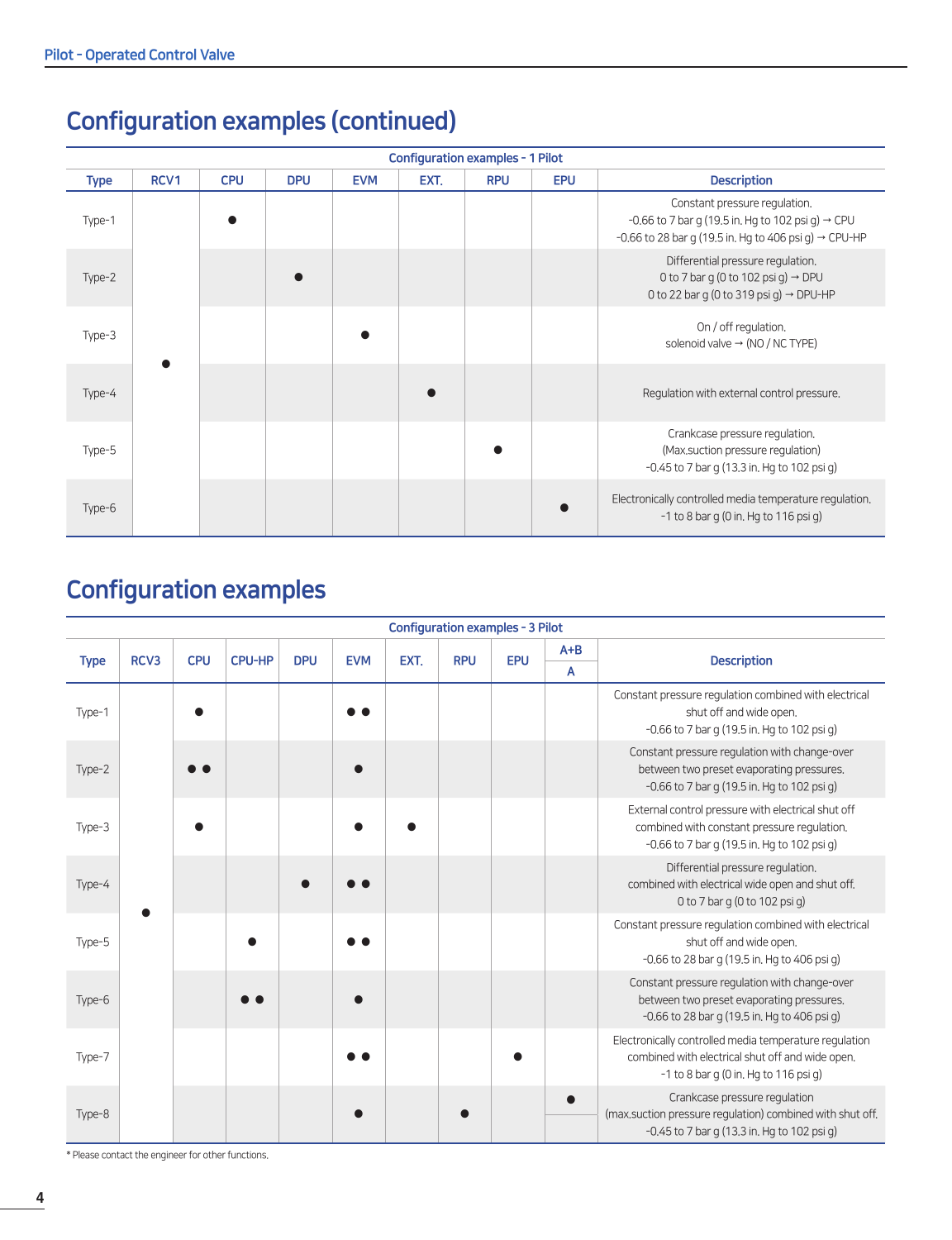## Dimensions and weights (continued)





RCV 1 pilot (RCV 25A ~ 65A)



RCV 3 pilot (RCV 25A ~ 65A)





RCV 3 pilot (RCV 100A ~150A)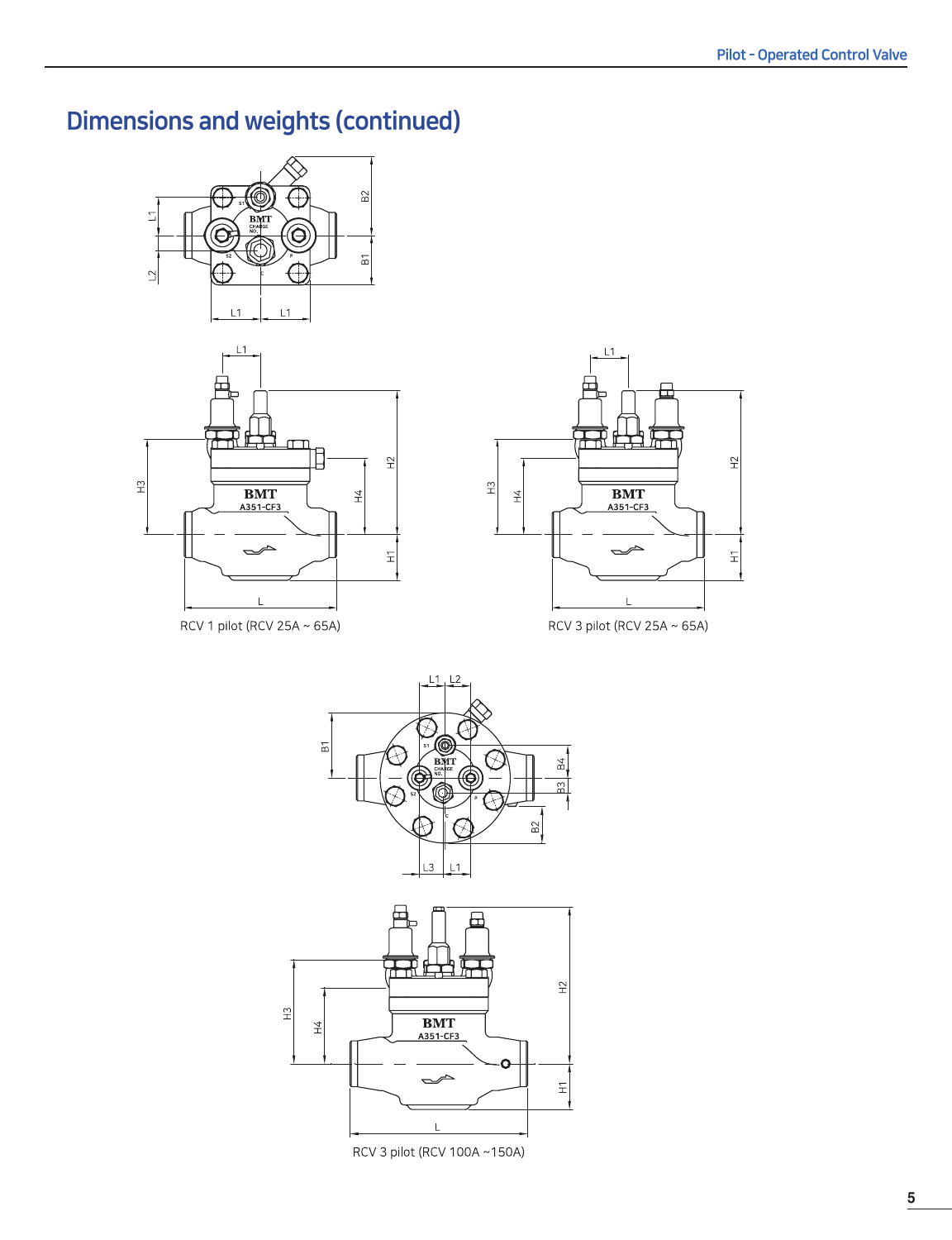## Dimensions and weights (continued)

### \* RCV 25

| <b>Part Number</b> |         | Kv | <b>Connection</b> | <b>Unit</b> | H <sub>1</sub> | H <sub>2</sub> | H <sub>3</sub> | <b>H4</b> |      | L1   | L2   | <b>B1</b> | <b>B2</b> |
|--------------------|---------|----|-------------------|-------------|----------------|----------------|----------------|-----------|------|------|------|-----------|-----------|
| RCV16-12A1         | 1 Pilot |    | 20A               | mm          | 38             | 146.5          | 88             | 61        | 135  | 52   | 17   | 43        | 89        |
| RCV16-12A3         | 3 Pilot |    | (3/4 in)          | in.         | 1.5            | 5.77           | 3.46           | 2.4       | 5.31 | 2.05 | 0.67 | 1.69      | 3.5       |
| RCV16-16A1         | 1 Pilot |    | 25A               | mm          | 38             | 146.5          | 88             | 61        | 135  | 52   | 17   | 43        | 89        |
| RCV16-16A3         | 3 Pilot |    | (1 in)            | in.         | 1.5            | 5.77           | 3.46           | 2.4       | 5.31 | 2.05 | 0.67 | 1.69      | 3.5       |
| RCV16-12S1         | 1 Pilot |    | 20 SOC            | mm          | 38             | 146.5          | 88             | 61        | 135  | 52   | 17   | 43        | 89        |
| RCV16-12S3         | 3 Pilot | 12 | (3/4 in)          | in.         | 1.5            | 5.77           | 3.46           | 2.4       | 5.31 | 2.05 | 0.67 | 1.69      | 3.5       |
| RCV16-16S1         | 1 Pilot |    | 25 SOC            | mm          | 38             | 146.5          | 88             | 61        | 147  | 52   | 17   | 43        | 89        |
| RCV16-16S3         | 3 Pilot |    | (1 in)            | in.         | 1.5            | 5.77           | 3.46           | 2.4       | 5.79 | 2.05 | 0.67 | 1.69      | 3.5       |
| RCV16-14C1         | 1 Pilot |    | 22 SA             | mm          | 38             | 146.5          | 88             | 61        | 135  | 52   | 17   | 43        | 89        |
| RCV16-14C3         | 3 Pilot |    | $(7/8)$ in)       | in.         | 1.5            | 5.77           | 3.46           | 2.4       | 5.31 | 2.05 | 0.67 | 1.69      | 3.5       |

### \* RCV 32

| <b>Part Number</b> |         | Kv | <b>Connection</b> | Unit | Η1  | H <sub>2</sub> | H <sub>3</sub> | H4   |      |      | -2   | <b>B1</b> | <b>B2</b> |
|--------------------|---------|----|-------------------|------|-----|----------------|----------------|------|------|------|------|-----------|-----------|
| RCV20-20A1         | Pilot   |    | 32 A              | mm   | 41  | 161.5          | 102            | 75   | 145  | 52   | 17   | 52        | 89        |
| RCV20-20A3         | 3 Pilot |    | $(1 - 1/4)$ in)   | in.  | .61 | 6.36           | 4.02           | 2.95 | 5.71 | 2.05 | 0.67 | 2.05      | 3.5       |
| RCV20-20S1         | Pilot   | 18 | 32 SOC            | mm   | 41  | 161.5          | 102            | 75   | 148  | 52   |      | 52        | 89        |
| RCV20-20S3         | 3 Pilot |    | $(1 - 1/4)$ in    | in.  | .61 | 6.36           | 4.02           | 2.95 | 5.83 | 2.05 | 0.67 | 2.05      | 3.5       |

### \* RCV 40

| <b>Part Number</b> |         | Kv | <b>Connection</b> | Unit | Η1   | H <sub>2</sub> | H <sub>3</sub> | H4   |      |      | ∟2   | <b>B1</b> | <b>B2</b> |
|--------------------|---------|----|-------------------|------|------|----------------|----------------|------|------|------|------|-----------|-----------|
| RCV24-24A1         | Pilot   |    | 40 A              | mm   | 49.5 | 167            | 106            | 77   | 160  | 52   |      | 53        | 89        |
| RCV24-24A3         | 3 Pilot | 30 | $(1 - 1/2)$ in    | in.  | 1.95 | 6.57           | 4.17           | 3.03 | 6.3  | 2.05 | 0.67 | 2.09      | 3.5       |
| RCV24-24S1         | Pilot   |    | 40 SOC            | mm   | 49.5 | 167            | 106            | 77   | 180  | 52   | 17   | 53        | 89        |
| RCV24-24S3         | 3 Pilot |    | $(1 - 1/2)$ in)   | in.  | .95  | 6.57           | 4.17           | 3.03 | 7.09 | 2.05 | 0.67 | 2.09      | 3.5       |

### \* RCV 50

| <b>Part Number</b> |         | Kv | <b>Connection</b> | Unit | Η1   | H <sub>2</sub> | H <sub>3</sub> | H4   |      |      | L2   | <b>B1</b> | <b>B2</b> |
|--------------------|---------|----|-------------------|------|------|----------------|----------------|------|------|------|------|-----------|-----------|
| RCV32-32A1         | 1 Pilot |    | 50 A              | mm   | 60   | 180            | 121            | 92   | 200  | 52   | 17   | 62        | 92        |
| RCV32-32A3         | 3 Pilot |    | (2 in)<br>50 SOC  | in.  | 2.36 | 7.09           | 4.76           | 3.62 | 7.87 | 2.05 | 0.67 | 2.44      | 3.62      |
| RCV32-32S1         | 1 Pilot | 45 |                   | mm   | 60   | 180            | 121            | 92   | 216  | 52   |      | 62        | 92        |
| RCV32-32S3         | 3 Pilot |    | (2 in)            | in.  | 2.36 | 7.09           | 4.76           | 3.62 | 8.5  | 2.05 | 0.67 | 2.44      | 3.62      |

### \* RCV 65

| <b>Part Number</b> |         | Kv | <b>Connection</b> | Unit | H1  | H <sub>2</sub> | H <sub>3</sub> | <b>H4</b> |      |      | L2   | B    | <b>B2</b> |
|--------------------|---------|----|-------------------|------|-----|----------------|----------------|-----------|------|------|------|------|-----------|
| RCV40-40A1         | 1 Pilot |    | 65A               | mm   | 66  | 203            | 140            | 117       | 230  | 52   |      |      | 92        |
| RCV40-40A3         | 3 Pilot |    | $(2-1/2$ in)      | in.  | 2.6 | 8              | 5.51           | 4.61      | 9.06 | 2.05 | 0.67 | 2.83 | 3.62      |
| RCV40-40S1         | 1 Pilot | 68 | 65 SOC            | mm   | 66  | 203            | 140            | 117       | 230  | 52   |      |      | 92        |
| RCV40-40S3         | 3 Pilot |    | $(2 - 1/2)$ in    | in.  | 2.6 | 8              | 5.51           | 4.61      | 9.06 | 2.05 | 0.67 | 2.83 | 3.62      |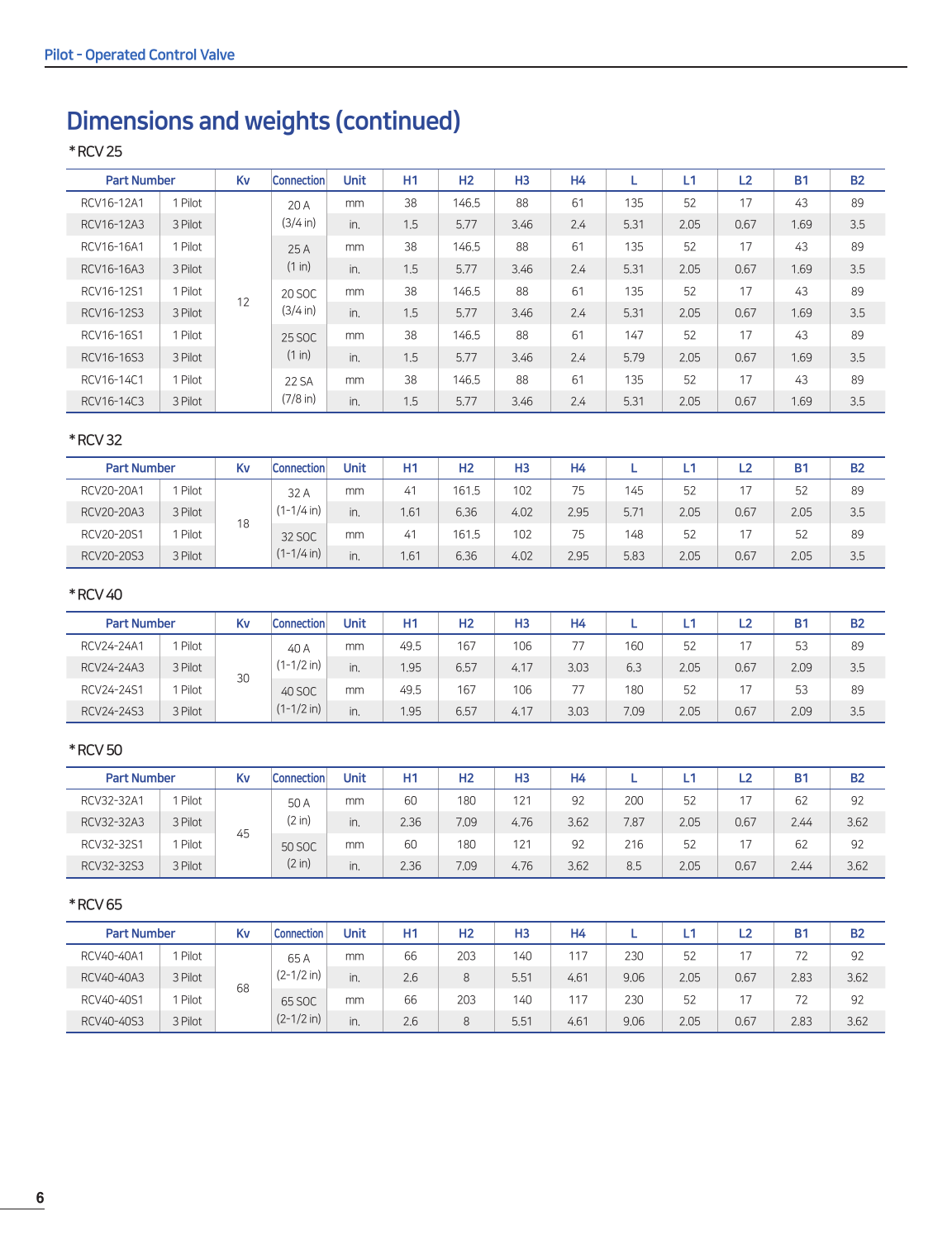## Dimensions and weights

\* RCV 100

| <b>Part Number</b> |         | K٧  | <b>Connection</b> | Unit | H1   | H2         | H3         | H4   |                        |      | $\overline{\phantom{a}}$<br>∸ | $\mathbf{L}$ 3 | Bʻ   | B2  | B <sub>3</sub>                     | <b>B4</b> |
|--------------------|---------|-----|-------------------|------|------|------------|------------|------|------------------------|------|-------------------------------|----------------|------|-----|------------------------------------|-----------|
| RCV64-64A1         | Pilot   |     | 100 A             | mm   | 110  | 374<br>، ب | ววด<br>ムコヒ | 195  | 295                    | 62   | 52<br>ےر                      | 52             | 110  | 40  | 54                                 | 34        |
| RCV64-64A3         | 3 Pilot | 145 | (4 in)            | in.  | 4.33 | 14.7       | 9.37       | 7.68 | 11 <sub>C</sub><br>1.6 | 2.44 | 2.05                          | 2.05           | 4.33 | .57 | $\bigcap$ $\bigcap$<br><u>L.I.</u> | 1.34      |

### \* RCV 125

| <b>Part Number</b> |         | Kv  | <b>Connection</b> | Unit | Ш4                       | H <sub>2</sub> | H3   | H4   |      | -    | ∸    | ∽                             | مے   | D.                                    | ng  | B <sub>3</sub>                       | B4   |
|--------------------|---------|-----|-------------------|------|--------------------------|----------------|------|------|------|------|------|-------------------------------|------|---------------------------------------|-----|--------------------------------------|------|
| RCV80-80A1         | Pilot   |     | 125 A             | mm   | 140                      | 385            | 245  | 215  | 350  | 85   | 58   | 56                            | 86   | 132                                   | 46  | $\overline{\phantom{0}}$<br>h.<br>ےب | 46   |
| RCV80-80A3         | 3 Pilot | 210 | (5 in)            | in.  | $F - A$<br>$5.5^{\circ}$ | 15.2           | 9.65 | 8.46 | 13.8 | 3.35 | 2.28 | $\sim$ $\sim$<br>$\leftarrow$ | 3.39 | $\sim$ $\sim$<br>$\cup$ . $\subseteq$ | .81 | 2.05                                 | 1.81 |

### \* RCV 150

| <b>Part Number</b> |         | K۷  | Connection | Jnit | 44   | פו<br>אד    | H3   | H4    |      | -    | $\overline{\phantom{a}}$<br>-- | ∽    |      | D.         | no. |                   | <b>B4</b>          |
|--------------------|---------|-----|------------|------|------|-------------|------|-------|------|------|--------------------------------|------|------|------------|-----|-------------------|--------------------|
| RCV96-96A1         | Pilot   |     | 150 A      | mm   | 170  | 426         | 298  | 255   | 445  | 108  | 60                             | 70   | 98   | $-2$<br>52 | 50  | <b>ΓU</b><br>یں ر | $\sim$<br>ь.<br>ےب |
| RCV96-96A3         | 3 Pilot | 356 | (6 in)     | in.  | 6.69 | .167<br>∪.7 | 1.73 | 10.04 | 17.5 | 4.25 | 2.36                           | 2.76 | 3.86 | 5.98       | .97 | 197<br>-          | 2.05               |

## Ordering Information

| Example : | <b>RCV16</b> | <b>12A1</b> |  |
|-----------|--------------|-------------|--|
|           |              |             |  |

### 1. Valve Series

RCV

### 2. Body Size

| <b>Size</b>             |    | .            | 10V<br>-4<br>. | oш                   | i for<br>-<br>. |    |              |                               |
|-------------------------|----|--------------|----------------|----------------------|-----------------|----|--------------|-------------------------------|
| Designation<br><u>т</u> | ١c | $\sim$<br>∸∽ |                | $\sim$ $\sim$<br>$-$ |                 | 64 | $\sim$<br>υu | $\overline{\phantom{a}}$<br>. |

### 3. End Connection Size

| $\sim$<br><b>Size</b> | 2111          | 710" | 4 H | $-114"$      | 4.419<br>$\cdots$ | $\sim$       | $\sim$ 4 $\mu$ m<br>$\rightarrow$<br>- |    | ÷ш |    |
|-----------------------|---------------|------|-----|--------------|-------------------|--------------|----------------------------------------|----|----|----|
| Designation           | $\sim$<br>' 4 |      |     | $\sim$<br>ZU | $\sim$<br>∠∸      | $\sim$<br>ےب | 41                                     | 64 | 80 | ЭC |

### 4. End Connection

■ D: Butt weld, DIN(2448)

■ A: Butt weld, ANSI(B36.10)

■ J: Butt weld, JIS(B S 602)

■ S: Socket weld, ANSI(B 16.11)

■ B: Solder connection, DIN(2856)

■ C: Solder connection, ANSI(B 16.22)

■ F: Female pipe thread, (ANSI/ASME B 1.20.1)

### 5. Pilot Unit Quantity

1 Pilot : 1

3 Pilot : 3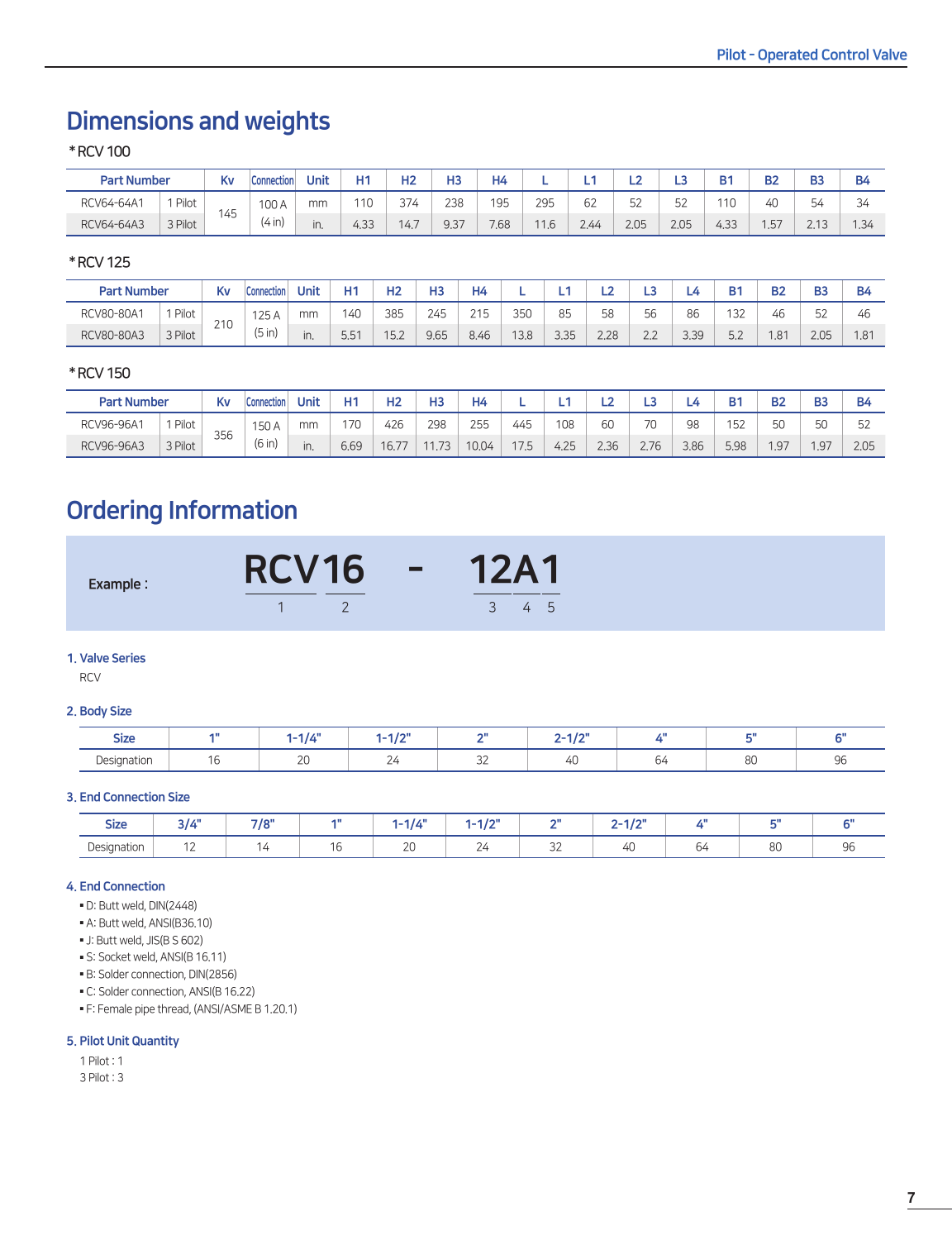## Pilot Unit Constant-pressure Pilot Unit for Low/High Pressure

## Design and function

CPU is a constant-pressure pilot valve available in low-pressure and high-pressure versions. The pilot valve is used to maintain a constant pressure on the RCV main valve inlet side. The low-pressure version (LP) must not be subjected to pulsation.

## Technical data

### Low-pressure version

| <b>Part Number</b> | <b>MWP</b> | <b>Temperature</b><br>range | <b>Pressure range</b> | <b>Part Number</b> | <b>MWP</b>          | <b>Temperature</b><br>range | Pressure range     |
|--------------------|------------|-----------------------------|-----------------------|--------------------|---------------------|-----------------------------|--------------------|
| CPU-LP-01          | 17 bar g   | $-50$ to 120 $\degree$ C    | 0 to 7 bar g          | CPU-HP-01          | 28 bar g            | -50 to 120°C                | 4 to 22 bar g      |
| CPU-LP-02          | 17 bar g   | $-50$ to 120 $\degree$ C    | $-0.66$ to 2 bar g    | CPU-HP-02          | 28 <sub>bar</sub> q | $-50$ to 120 $^{\circ}$ C   | $4$ to 28 bar g    |
|                    |            |                             |                       | CPU-HP-03          | 28 bar g            | -50 to 120°C                | $-0.66$ to 7 bar g |

High-pressure version



NO. Description Material Q'TY 1 Cap nut 1 A276-316 1 2 Housing cap A276-316 1 3 Housing A240-316 1 A276-316 1 5 O-ring NBR 1 6 O-ring NBR 1 7 Conter shaft A276-316 8 Conter shaft guide A276-316 1 9 Spring 3SS316 1 10 Spring guide **A276-316** 1 11 Diaphragm guide | A240-316 | 1 12 Steel ball **A276-316** 1 13 Steel ball guide 1<br>14 Diaphragm 14 A240-316 1 Diaphragm 15 Body seat **A276-316** 1 16 | O-ring | NBR | 1 17 Hex socket bolt SS304 18 | Pressure regualating ball | A276-316 | 1



 $CPU-HP-04$  40 bar g  $-50$  to 120°C 4 to 28 bar g



| $\overline{0}$ | Pressure regudiating ball | AZ/0-310        |                |
|----------------|---------------------------|-----------------|----------------|
|                |                           |                 |                |
| NO.            | <b>Description</b>        | <b>Material</b> | Q'TY           |
| 1              | Cap nut                   | A276-316        | 1              |
| $\overline{2}$ | Housing                   | A276-316        | 1              |
| 3              | <b>Bolted Bonnet</b>      | A276-316        |                |
| 4              | Body                      | A276-316        | 1              |
| 5              | 0-ring                    | <b>NBR</b>      |                |
| 6              | Center shaft              | A276-316        | 1              |
| 7              | Center shaft quide        | A276-316        |                |
| 8              | Spring                    | SS316           | 1              |
| 9              | Hex socket bolt           | SS316           | 1              |
| 10             | Spring guide              | A276-316        | 1              |
| 11             | Diaphragm guide           | A276-316        |                |
| 12             | Diaphragm                 | A240-316        | $\overline{2}$ |
| 13             | Body seat                 | A276-316        | 1              |
| 14             | Washer                    | A240-316        | 3              |
| 15             | Washer                    | A240-316        | 1              |
| 16             | Washer                    | A240-316        | 1              |
| 17             | Gasket                    |                 | $\overline{2}$ |
| 18             | Washer                    | A240-316        | 1              |
| 19             | Guide bar                 | A276-316        |                |
| 20             | Gasket                    |                 | 1              |
| 21             | 0-ring                    | <b>NBR</b>      | 1              |



### Dimension(mm)

| <b>Model</b> |     | H1  | பா<br>пz.                |                          |          |           |
|--------------|-----|-----|--------------------------|--------------------------|----------|-----------|
| CPU-LP       | 124 | 100 | $\overline{\phantom{a}}$ | $\Gamma$<br>$\sim$<br>JU | 32<br>ےر | M24 X 1.5 |
| CPU-HP       | 173 | 149 | 108                      | $\overline{\phantom{0}}$ | 32       | M24 X 1.5 |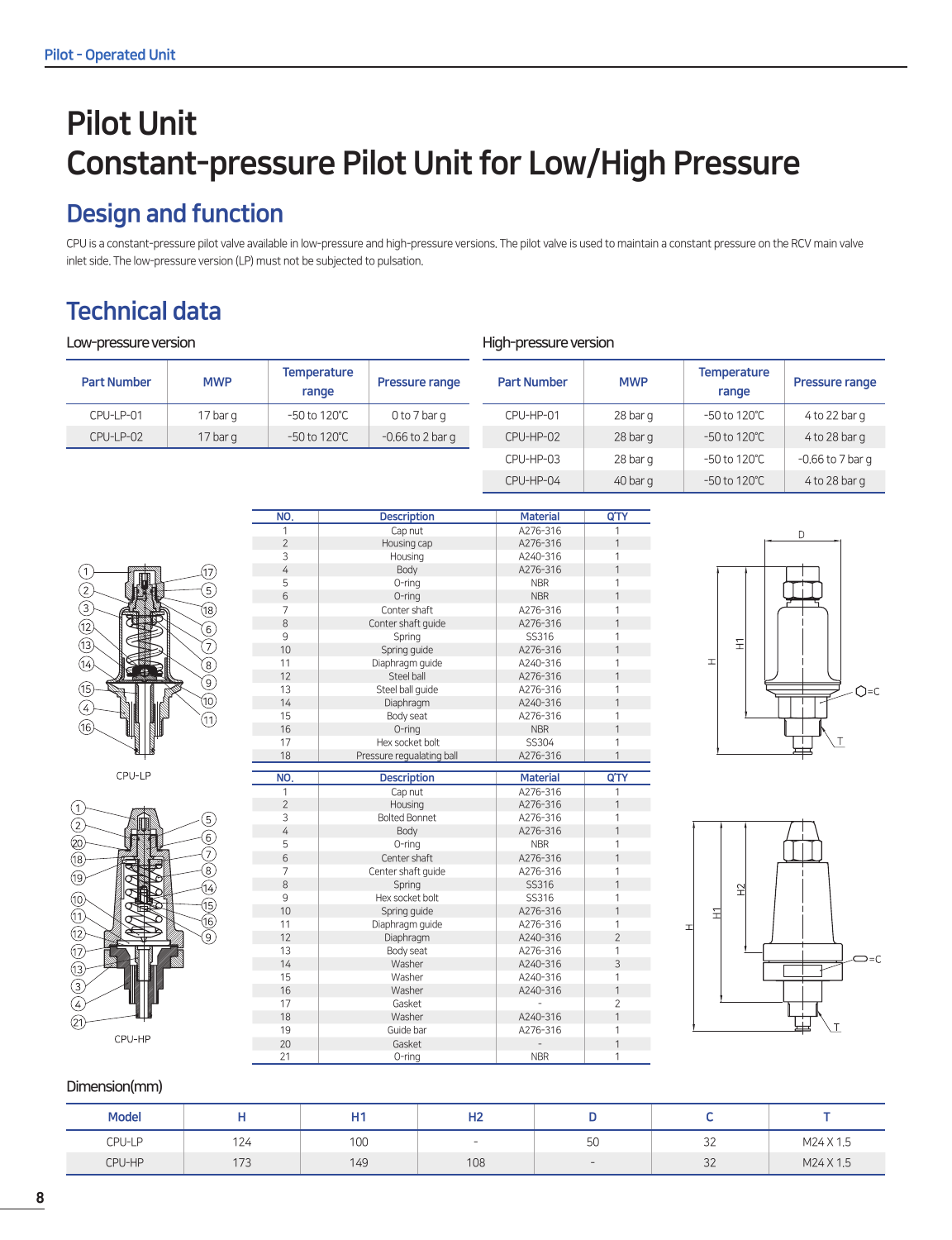## Pilot Unit Differential-pressure Pilot Unit for Low/High Pressure

## Design and function

DPU is a differential-pressure pilot valve available in low-pressure and high-pressure versions. The pilot valve is used to maintain a constant differential pressure between the DPU valve reference pressure connection and the RCV main valve inlet pressure.

## Technical data

| Low-pressure version            |                   |                     |                             |                                   |                             | High-pressure version |                       |                             |                            |  |  |
|---------------------------------|-------------------|---------------------|-----------------------------|-----------------------------------|-----------------------------|-----------------------|-----------------------|-----------------------------|----------------------------|--|--|
| <b>Part Number</b>              | <b>MWP</b>        |                     | <b>Temperature</b><br>range | Pressure range<br>$(\triangle P)$ | <b>Part Number</b>          |                       | <b>MWP</b>            | <b>Temperature</b><br>range | Pressure range             |  |  |
| DPU-LP-01                       | 17 bar g          |                     | -50 to 120°C                | $\Delta p = 0$ to 7 bar q         | DPU-HP-01                   |                       | 28 bar g              | -50 to 120°C                | $\Delta p = 0$ to 7 bar g  |  |  |
|                                 |                   |                     |                             |                                   | DPU-HP-02                   |                       | 40 bar g              | -50 to 120°C                | $\Delta p = 4$ to 22 bar g |  |  |
|                                 |                   |                     |                             |                                   |                             |                       |                       |                             |                            |  |  |
|                                 |                   | NO.<br>$\mathbf{1}$ |                             | <b>Description</b><br>Cap nut     | <b>Material</b><br>A276-316 | Q'TY<br>$\mathbf{1}$  |                       |                             |                            |  |  |
|                                 |                   | $\overline{c}$      |                             | Housing cap                       | A276-316                    |                       |                       |                             |                            |  |  |
|                                 |                   | 3                   |                             | Nipple                            | A276-316                    | $\mathbf{1}$          |                       |                             | L1                         |  |  |
| $\odot$                         | [6]               | $\overline{4}$      |                             | Housing                           | A240-316                    | $\mathbf{1}$          |                       |                             |                            |  |  |
| $\breve{\textcircled{2}}$       |                   | 5                   |                             | Body                              | A276-316                    | $\mathbf{1}$          |                       |                             |                            |  |  |
| $\circledS$                     |                   | $\,$ 6 $\,$         |                             | $O$ -ring                         | <b>NBR</b>                  | $\mathbf{1}$          |                       |                             |                            |  |  |
|                                 | 3                 | $\overline{7}$      |                             | O-ring                            | <b>NBR</b>                  | 1                     |                       |                             |                            |  |  |
| 18                              | 9)                | 8                   |                             | Center shaft                      | A276-316                    |                       |                       |                             |                            |  |  |
| $\circledR$                     | (10)              | 9                   |                             | Center shaft guide                | A276-316                    | $\mathbf{1}$          |                       |                             |                            |  |  |
| $\circledA$                     | ඹ                 | 10                  |                             | Spring                            | SS316                       | $\mathbf{1}$          |                       | $\overleftarrow{\pm}$       |                            |  |  |
| $\bigcirc$                      | (11               | 11                  |                             | Spring quide                      | A276-316                    | $\mathbf{1}$          |                       | $\overline{\square}$<br>H   |                            |  |  |
|                                 |                   | 12                  |                             | Diaphragm guide                   | A240-316                    | $\mathbf{1}$          |                       |                             |                            |  |  |
| $\overline{\mathbb{G}}$<br>idà. |                   | 13                  |                             | Steel ball                        | A276-316                    | $\mathbf{1}$          |                       |                             |                            |  |  |
| $\circledR$                     |                   | 14                  |                             | Steel ball quide                  | A276-316                    | $\overline{1}$        |                       |                             | $Q=C$                      |  |  |
| $\circled{5}$                   |                   | 15                  |                             | Diaphragm                         | A240-316                    | $\mathbf{1}$          |                       |                             |                            |  |  |
|                                 |                   | 16                  |                             | Body seat                         | A276-316                    | $\mathbf{1}$          |                       |                             |                            |  |  |
| $\circled{2}$                   |                   | 17                  |                             | O-ring                            | <b>NBR</b>                  | $\mathbf{1}$          |                       |                             |                            |  |  |
|                                 |                   | 18                  |                             | O-ring                            | <b>NBR</b>                  |                       |                       |                             | <b>B1</b><br>≖             |  |  |
| DPU-LP                          |                   | 19                  |                             | Nipple bolt                       | A276-316                    | $\mathbf{1}$          |                       |                             | D                          |  |  |
|                                 |                   | NO.                 |                             | <b>Description</b>                | <b>Material</b>             | Q'TY                  |                       |                             |                            |  |  |
|                                 |                   | $\mathbf{1}$        |                             | Cap nut                           | A276-316                    | $\mathbf{1}$          |                       |                             |                            |  |  |
|                                 |                   | $\overline{2}$      |                             | Housing                           | A276-316                    | $\mathbf{1}$          |                       |                             |                            |  |  |
| $\circled{2}$<br>Î              | 5                 | 3                   |                             | <b>Bolted Bonnet</b>              | A276-316                    | $\mathbf{1}$          |                       |                             |                            |  |  |
| ⑳                               | 6                 | $\sqrt{4}$          |                             | Body                              | A276-316                    | $\mathbf{1}$          |                       |                             |                            |  |  |
| ര)                              | @                 | 5                   |                             | O-ring                            | <b>NBR</b>                  | $\mathbf{1}$          |                       |                             |                            |  |  |
|                                 |                   | $\,$ 6 $\,$         |                             | Center shaft                      | A276-316                    | $\mathbf{1}$          | $\widetilde{\pm}$     |                             |                            |  |  |
| Ē<br>⊋                          | $\left( 8\right)$ | $\overline{7}$      |                             | Center shaft guide                | A276-316                    | $\mathbf{1}$          |                       |                             |                            |  |  |
| Q)<br>②<br>⊃                    | ⑮                 | $\,8\,$             |                             | Spring-1                          | SS316                       | $\mathbf{1}$          |                       | $\hfill\square$             |                            |  |  |
|                                 | ൹                 | 9                   |                             | Hex socket bolt                   | SS316                       | $\mathbf{1}$          | $\overleftarrow{\pm}$ |                             |                            |  |  |
|                                 | 9                 | 10                  |                             | Spring guide                      | A276-316                    | $\mathbf{1}$          | H                     |                             |                            |  |  |
| ⊗                               |                   | 11                  |                             | Diaphragm guide                   | A276-316                    | $\mathbf{1}$          |                       |                             |                            |  |  |
| $\bar{\textcircled{r}}$         | ⊚                 | 12                  |                             | Diaphragm                         | A240-316                    | $\overline{2}$        |                       |                             |                            |  |  |
| 41                              | M)                | 13                  |                             | Body seat                         | A276-316                    | $\mathbf{1}$          |                       |                             |                            |  |  |
| 13)                             | 12)               | 15                  |                             | Washer                            | A240-316                    | $\mathbf{1}$          |                       |                             |                            |  |  |
| ③                               |                   | 16                  |                             | Washer                            | A240-316                    | $\mathbf{1}$          |                       |                             |                            |  |  |
|                                 | (22)              | 17                  |                             | Gasket                            |                             | $\overline{2}$        |                       |                             | <b>B1</b>                  |  |  |
| 42                              | ⊘ි                | 18                  |                             | Washer                            | A240-316                    | $\mathbf{1}$          |                       |                             | $\Box$                     |  |  |
|                                 |                   | 19                  |                             | Guide bar                         | A276-316                    | $\mathbf{1}$          |                       |                             |                            |  |  |
| DPU-HP                          |                   | 20                  |                             | Gasket                            | $\overline{\phantom{a}}$    | $\mathbf{1}$          |                       |                             |                            |  |  |
|                                 |                   | 21                  |                             | $O$ -ring                         | <b>NBR</b>                  | $\mathbf{1}$          |                       |                             |                            |  |  |
|                                 |                   | $22\,$              |                             | Spring-2                          | SS316                       | 1                     |                       |                             |                            |  |  |
|                                 |                   | 23                  |                             | Washer                            | A240-316                    | $\mathbf{1}$          |                       |                             |                            |  |  |
|                                 |                   | 24                  |                             | Union nut                         | A276-316                    | $\mathbf{1}$          |                       |                             |                            |  |  |
|                                 |                   | 25                  |                             | Nipple                            | A276-316                    | $\mathbf{1}$          |                       |                             |                            |  |  |
|                                 |                   | 26                  |                             | Washer                            | A240-316                    |                       |                       |                             |                            |  |  |

### Dimension(mm)

| <b>Model</b> |     | ш1<br>пι   | H <sub>2</sub>           |      | .,                       |     | D1   |              | B1        |
|--------------|-----|------------|--------------------------|------|--------------------------|-----|------|--------------|-----------|
| DPU-LP       | 137 | 110<br>. . | $\overline{\phantom{0}}$ | 41.5 | 27.5                     | 50  | 10.5 | $\sim$<br>٤Ź | M24 X 1.5 |
| DPU-HP       | 173 | 149        | 89                       | $-$  | $\overline{\phantom{0}}$ | 5.9 |      | $\sim$<br>32 | M24 X 1.5 |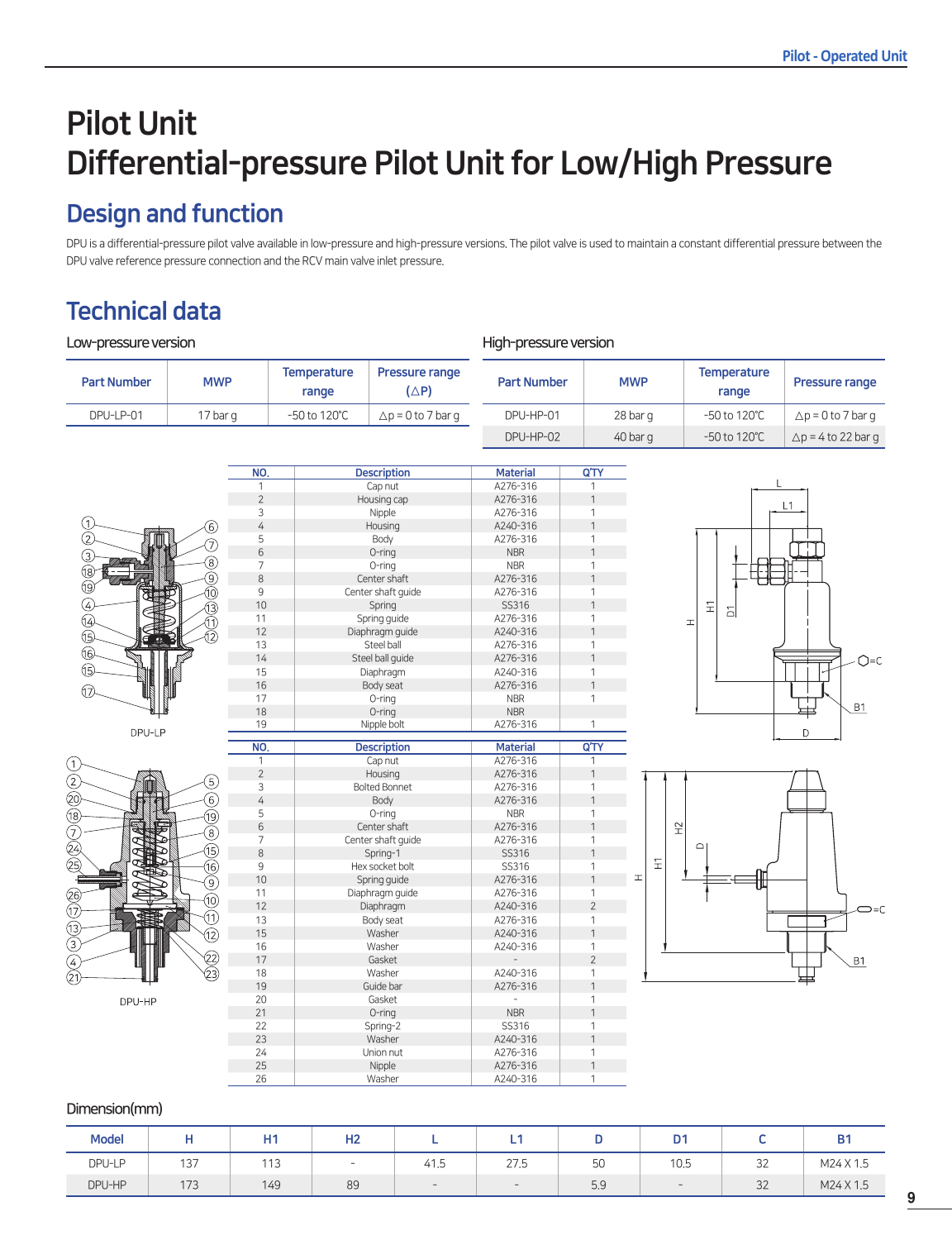## CO2 Solenoid Valve

## Application

By switching the electromagnetic coil to cut off or activate the refrigerant flow, RSV series solenoid valves are used in refrigerant control of heat pumps, air conditioning, and refrigeration and freezing systems.



- Applied in liquid, suction, and hot gas pipe line;
- Suitable for all fluorinated refrigerants;
- Non-Asbestos Gasket;
- NC (normally closed);
- Available with versions with and without bracket.

## Technical data

- Applicable Refrigerants: R744(CO2) + PAG oil
- Applicable Relative Humidity: ≤95%
- Media Temperature: -30°C to +120°C
- Ambient Temperature: -30°C to +55°C
- Max. Operating Pressure: 14.0MPa
- Internal Leakage: ≤50mL/min
- Life Cycle: ≥100,000



## Dimensions - Solder Connection



### Dimension(mm)

| <b>Part Number</b> |     | <b>Connection</b> | H1 | H2  | L1  | L <sub>2</sub> | <b>Width</b> |
|--------------------|-----|-------------------|----|-----|-----|----------------|--------------|
|                    | in. | mm                | mm | mm  | mm  | mm             | mm           |
| RSV-4S4-D          | 1/4 | 6                 | 12 | 76  | 102 | $\overline{7}$ | 30           |
| RSV-6S4-D          | 1/4 | 6                 | 12 | 76  | 102 | 7              | 30           |
| RSV-6S6-D          | 3/8 | 10                | 12 | 76  | 108 | 9              | 30           |
| RSV-8S6-G          | 3/8 | 10                | 13 | 80  | 112 | 9              | 36           |
| RSV-8S8-G          | 1/2 | 12                | 13 | 80  | 128 | 10             | 36           |
| RSV-10S8-G         | 1/2 | 12                | 17 | 95  | 128 | 10             | 46           |
| RSV-10S10-G        | 5/8 | 16                | 17 | 95  | 156 | 12             | 46           |
| RSV-14S10-G        | 5/8 | 16                | 18 | 100 | 166 | 12             | 56           |
| RSV-14S12-G        | 3/4 | 19                | 18 | 100 | 166 | 17             | 56           |
| RSV-14S14-G        | 7/8 | 22                | 18 | 100 | 176 | 17             | 56           |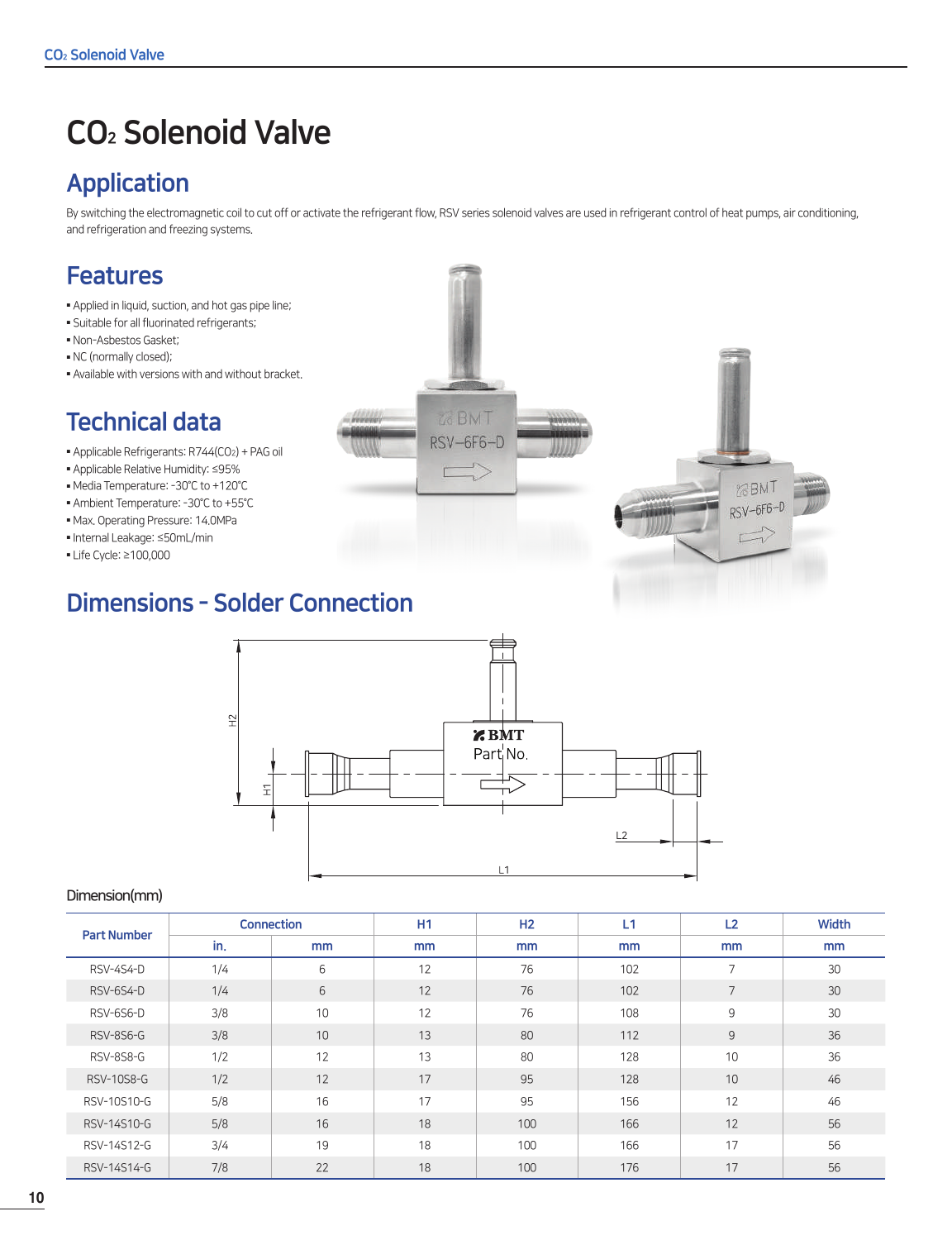## Dimensions - Flare Connection



### Dimension(mm)

| <b>Part Number</b> |     | <b>Connection</b> | H1 | H2  | L1  | <b>Width</b> |
|--------------------|-----|-------------------|----|-----|-----|--------------|
|                    | in. | mm                | mm | mm  | mm  | mm           |
| RSV-4F4-D          | 1/4 | 6                 | 12 | 76  | 58  | 30           |
| RSV-6F4-D          | 1/4 | 6                 | 12 | 76  | 58  | 30           |
| RSV-6F6-D          | 3/8 | 10                | 12 | 76  | 64  | 30           |
| RSV-8F6-G          | 3/8 | 10                | 13 | 80  | 70  | 36           |
| RSV-8F8-G          | 1/2 | 12                | 13 | 80  | 74  | 36           |
| RSV-10F8-G         | 1/2 | 12                | 17 | 95  | 86  | 46           |
| RSV-10F10-G        | 5/8 | 16                | 17 | 95  | 92  | 46           |
| RSV-14F10-G        | 5/8 | 16                | 18 | 100 | 106 | 56           |
| RSV-14F14-G        | 7/8 | 22                | 18 | 100 | 106 | 56           |

## Ordering Information

| Example:                 | <b>RSV</b><br>$\equiv$<br>$\overline{1}$ | 4S4<br>$\overline{2}$<br>$3 \quad 4$ | $\equiv$ | D<br>5 |      |      |      |
|--------------------------|------------------------------------------|--------------------------------------|----------|--------|------|------|------|
| 1. Valve Series          | 2. Body Size                             |                                      |          |        |      |      |      |
| <b>RSV</b>               | <b>Size</b>                              | 1/4"                                 | 3/8"     |        | 1/2" | 5/8" | 7/8" |
|                          | Designation                              | 4                                    | 6        |        | 8    | 10   | 14   |
| <b>3. End Connection</b> | <b>4. End Connection Size</b>            |                                      |          |        |      |      |      |
| S: Solder<br>F: Flare    | <b>Size</b>                              | 1/4"                                 | 3/8"     | 1/2"   | 5/8" | 3/4" | 7/8" |
|                          | Designation                              | 4                                    | 6        | 8      | 10   | 12   | 14   |
| 5. Actuation             |                                          |                                      |          |        |      |      |      |

|                    | <b>Direct</b> |  | a mara di<br>ыш |  |
|--------------------|---------------|--|-----------------|--|
| Designation<br>--- |               |  |                 |  |